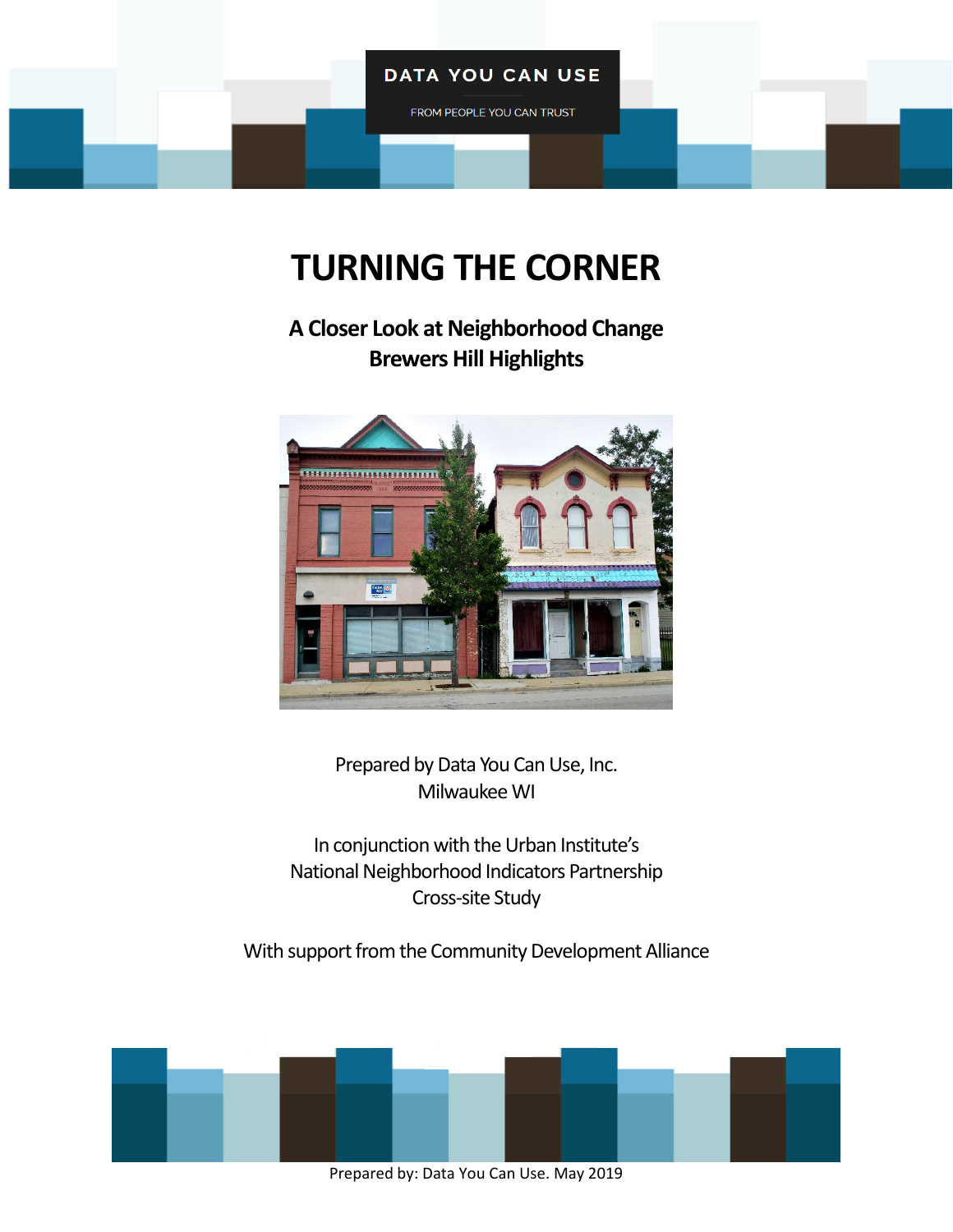# **Background**

This Data you Can Use study is part of a larger national effort titled, *Turning the Corner: Monitoring Neighborhood Change for Action*, a project guided by the Urban Institute's National Neighborhood Indicators Partnership (NNIP) and the Funder's Network Federal Reserve-Philanthropy Initiative. Launched in January 2016, the project pilots a research model that monitors neighborhood change, drives informed government action, and supports displacement prevention and inclusive revitalization. The work was aimed at elevating the conversation about neighborhood change and gentrification and includes background research on the topic and learnings from other partner cities.

To further insights into understanding neighborhood change, Data You Can Use focuses on two Milwaukee neighborhoods associated with the fear of gentrification and displacement: the Brewers Hill neighborhood on the North side of downtown and the Walker's Point neighborhood on the South side of downtown. Data You Can Use gathered information using focus groups and key informant interviews with residents and business owners in Brewers Hill and Walker's Point. Additionally, [Turning the Corner](https://www.datayoucanuse.org/turning-the-corner/)  [report](https://www.datayoucanuse.org/turning-the-corner/) looks at related local efforts in Milwaukee including MKE United, LISC- Milwaukee, the Department of City Development's Transit Oriented Development Study, and A Place in the Neighborhood, Milwaukee's Anti-Displacement Plan. Data You Can Use explored two key indicators of gentrification at the micro (census block) level (change in race and education levels) and two key indicators of displacement (changes in housing-burden for renters and homeowners) at the census block level in these neighborhoods. Consistent with the Data You Can Use mantra-- "no data without stories, no stories without data," -- this approach provides opportunities to judge the weight of the evidence in exploring neighborhood change. This document is a summary of the findings for Brewers Hill.



**Brewers Hill** is an area to the north of downtown and bordered by the Milwaukee River. The boundaries are Pleasant, Hubbard, and Reservoir on the South; North Avenue on the North; Dr. Martin Luther King Junior Drive on the West; and Holton on the East. The mentioned areas are indicated by the orange lines on the map to the left. The area of analysis includes adjacent neighborhoods. A historic designation was approved in 1985 and goes from Vine to Lloyd, Hubbard to King Drive. There was a neighborhood overlay conservation zone creating design standards in 2006.

Originally, German brew-masters settled in large homes built on top of the bluff along the river and walking distance to the breweries. The owners of the tanneries and breweries in the area built "worker cottages" so employees could walk to work. The workers, predominately Irish and Polish immigrants, lived

in the small cottages that were the hallmark of Brewers Hill. In the 1920s, the area became increasingly diverse as the first African American families moved to the neighborhood. After World War II, the intersection of Third Street (now Dr. Martin Luther King Jr. Drive) and North Avenue was a major shopping district, rivaling the downtown shopping district. With the development of shopping malls, like Capital Count and Southgate, the Third Street and downtown shopping districts declined. When automobiles and highways allowed people to move to the suburbs and still have a reasonable commute to work, the white owners fled, and property deteriorated. Redlining, southern migration, racist banking and real estate practices lead to further concentration of the African American population in the area. In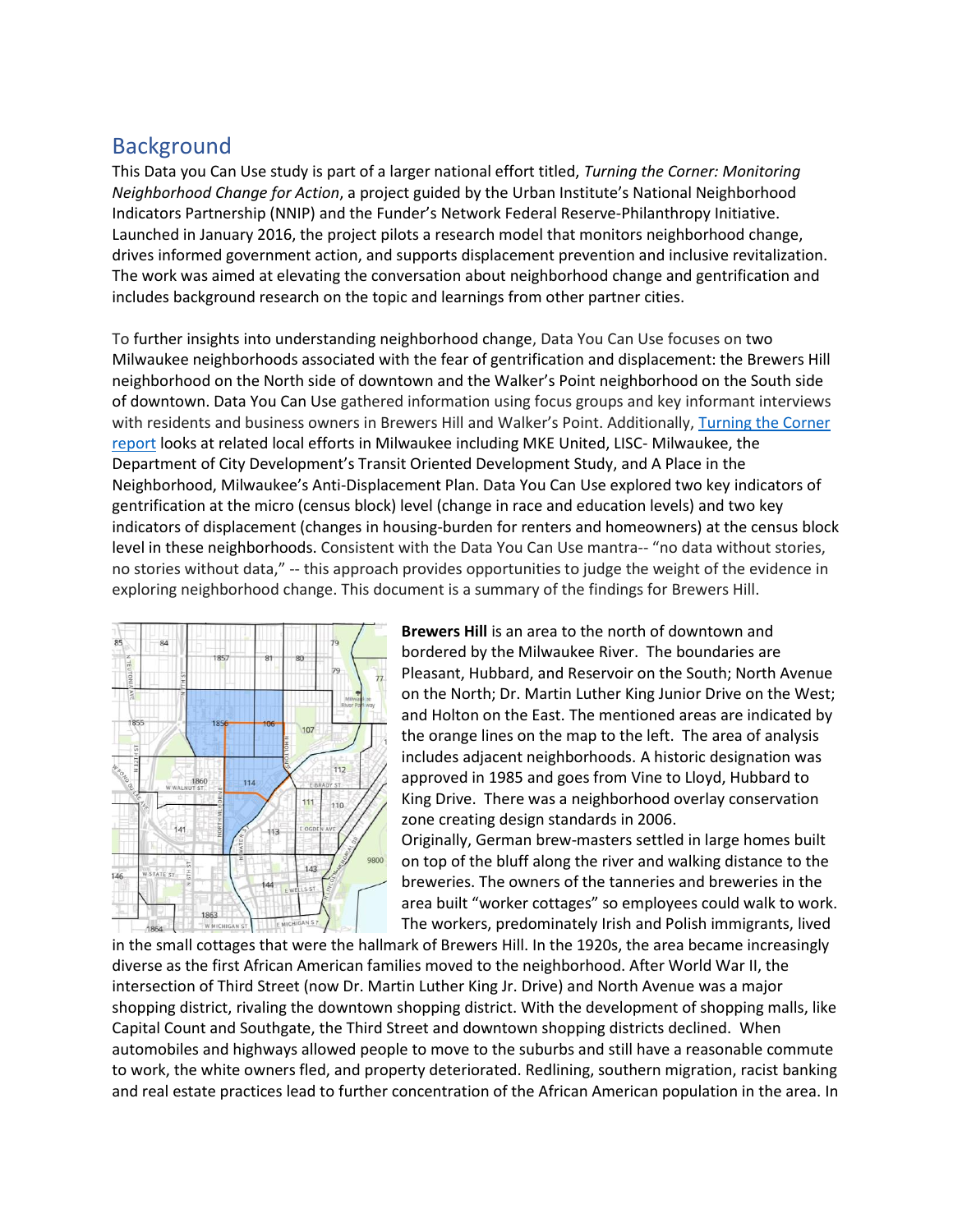the 1970's and early 1980's, Black property owners, particularly elderly residents on fixed incomes, began selling their homes. People who started purchasing homes in the neighborhood at this time were members of the arts community, craftsman and carpenters. Some of these "settlers", who provided feedback at a community focus group report that it was difficult to finance homes because of the lack of comparable historic properties, restrictions from the Community Reinvestment Act (CRA) requirements, and because of the city's "overly burdensome" process of buying a vacant lot at the time.

Today, the greater Brewers Hill area is a neighborhood of younger White and Latinx residents, and older African-Americans; mostly single-family homes and duplexes; and a relatively high share of renters. Portions of the neighborhood are designated a Local and National Historic District, and while some residents report growing interest from investors in purchasing and renovating homes, others suggest that the majority of home sales are to home-owners rehabbing of updating previously rehabbed homes.

## The voices of residents and Business Owners

An important goal of the Turning the Corner project was to look for indicators of neighborhood change that can add context to existing quantitative indicators to alert planners to areas that may be in danger of displacement. Interviews and focus groups were held to collect input from people who know their neighborhood best. For more details, visit the [full report](https://www.datayoucanuse.org/wp-content/uploads/dlm_uploads/2019/04/Turning-the-Corner-Full-Report.pdf)

Long-term residents of Brewers Hill described a shift from a predominately African American

neighborhood to one that is now predominately White. They spoke of the influx of younger professionals, African American renters, and people with young children. There was concern that young families are moving out when their children reach school age. The residents also talked about seeing change in crime, housing, public space and traffic safety. According to participants, blatant prostitution and drug dealing were more common 15-20 years ago although there were current concerns about Brewers Hill being the scene of car break-ins and "mobile drug dealing". Participants also noted a decline in vacant properties, an increase in

*"We lost a lot of families. It's clear they're moving because of the school district. There are long-term sustainability concerns."*

*"Gentrification? I don't see it. Good development is sometimes labeled gentrification."*

*"Crime has gone down, but mobile drug dealing has gone up."*

*"It's a place to raise family so close to downtown."*

*"Diversity depends on what block you live on."*

rehabs, and relatively quick sales. Residents indicated that they generally feel safe in their neighborhood, although parking and traffic congestion are becoming more of a problem. Some residents indicated that the closing of bars in the neighborhood is welcome change as it reduces noise and trash. Similarly, the opening of near-by grocery stores where fresh food is available is a welcome sign of

*"Business support is more about class than it is about race. Race drives but class connects people who have something in common. A black middle- class person has more in common with a white middle- class person."*

*"There's not enough to draw people into the neighborhood. Not enough interesting options. We need something more eclectic."*

positive change. The downsides are the lack of greenspace and high performing public schools.

Business owners in the Brewers Hill area identified an *increase in new black-owned businesses in the neighborhood*. *T*he respondents stated that they served local residents and that there weren't enough businesses to draw outsiders into the neighborhood, especially in the evening because there is still a perception of danger. In addition to the lack of niche stores, respondents also identified a low incentive to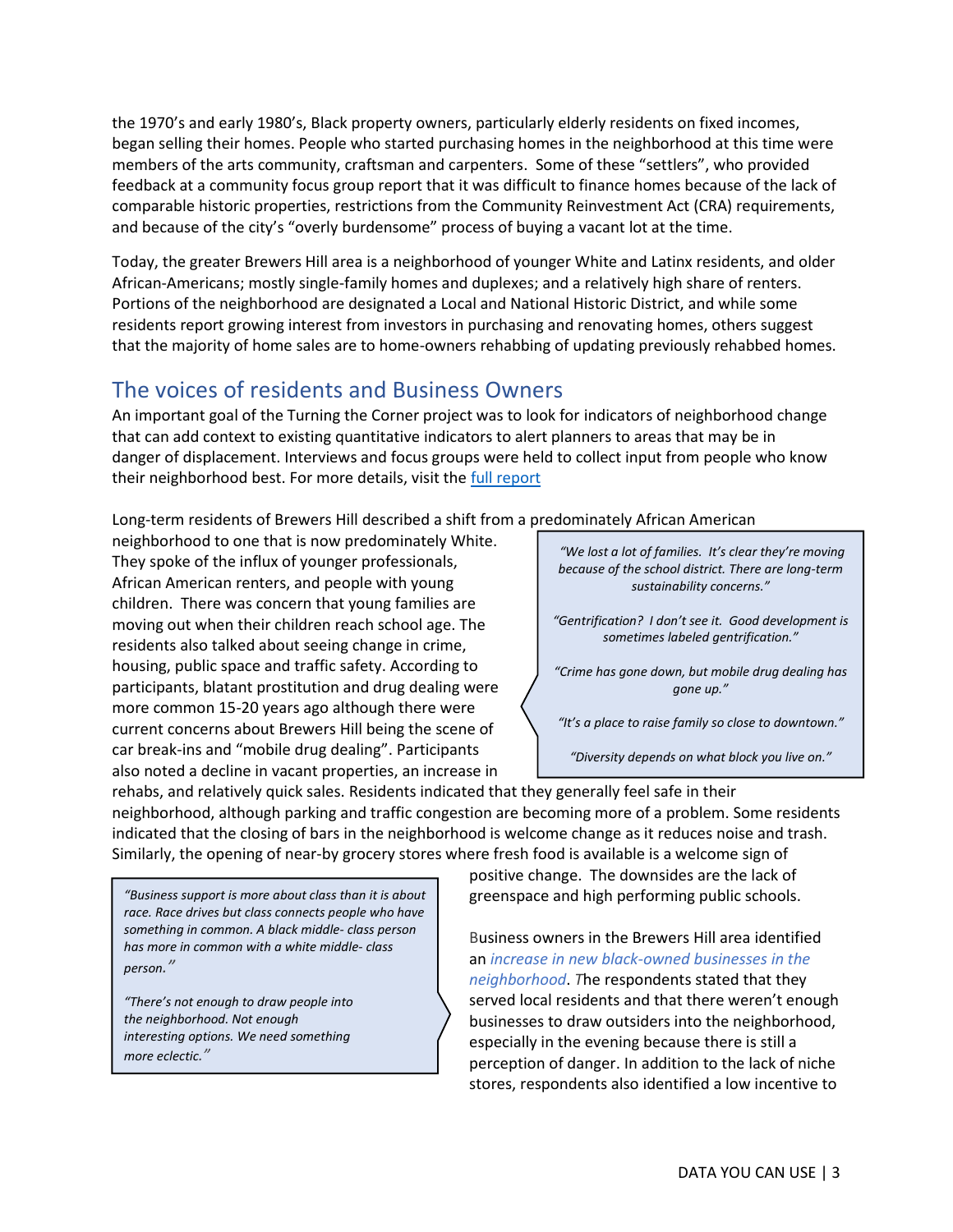improve the exteriors of stores or invest in infrastructure. For more information on the perspectives of business owners, see the [full report.](https://www.datayoucanuse.org/wp-content/uploads/dlm_uploads/2019/04/Turning-the-Corner-Full-Report.pdf)

While what happens in the city as a whole is important and of interest, neighborhood change is hyperlocal and larger geographies often mask this change. Looking at neighborhoods, census tracts or even blocks helps uncover early signs of change. For more information, see the [Brewers Hill Data Portrait.](http://www.datayoucanuse.org/wp-content/uploads/2019/02/Brewers-Hill-Neighborhood-Portrait.pdf)

# Overall Indicators of Gentrification and Displacement

Based on the analysis of the other studies and the incorporation of the qualitative data, the following indicators were chosen by Data You Can Use to explore change at an even more micro level. The block groups included are identified in the methodology section.

Gentrification indicators are increases in:

- o Percent of the population that is White; and
- o Percent of the population with a bachelor's degree or higher.

Risk of Displacement indicators are an increase in:

- o Rental housing burden—renters paying more than 30% of their income for housing; and
- o Homeowner housing burden--households that pay 30% or more of income for housing.

|                     |                                                     | Evidence of Gentrification | <b>Risk of Displacement</b>  |                                 |  |  |  |
|---------------------|-----------------------------------------------------|----------------------------|------------------------------|---------------------------------|--|--|--|
|                     | EDUCATION<br>RACE<br>% white<br>% w/ college degree |                            | <b>RENTER HOUSING BURDEN</b> | <b>HOMEOWNER HOUSING BURDEN</b> |  |  |  |
|                     |                                                     |                            | % renter housing burdened    | % homeowner housing burdened    |  |  |  |
| City                | $-3.7%$                                             | +5%                        | $+16.3%$                     | $+14%$                          |  |  |  |
| <b>Brewers Hill</b> | $+31.8%$                                            | $+23.3%$                   | $+1.7%$                      | $+4.8%$                         |  |  |  |

## Evidence of Gentrification at the Micro level

#### **RACE Percent of Population that is White** (block group level)

|                     | Total Pop | 2000    |         | Total Pop | 2015    |         | Percent change |
|---------------------|-----------|---------|---------|-----------|---------|---------|----------------|
|                     |           | White   | Percent |           | White   | Percent | over time      |
| Citv                | 614.529   | 310.734 | 50.6%   | 599.498   | 280.922 | 46.9%   | $-3.7%$        |
| <b>Brewers Hill</b> | 1.912     | 564     | 29.5%   | 2.748     | 1.684   | 61.3%   | $+31.8%$       |

Looking at the micro (block group) level, in Brewers Hill the percentage of the population that is White has changed more drastically than the City overall. The share of White residents in Brewers Hill doubled from 29.5% in 2000, to 61.3% in 2015, an increase of 31.8 percentage points. The following graph shows that the most dramatic change in Brewers Hill was between 2000 and 2010.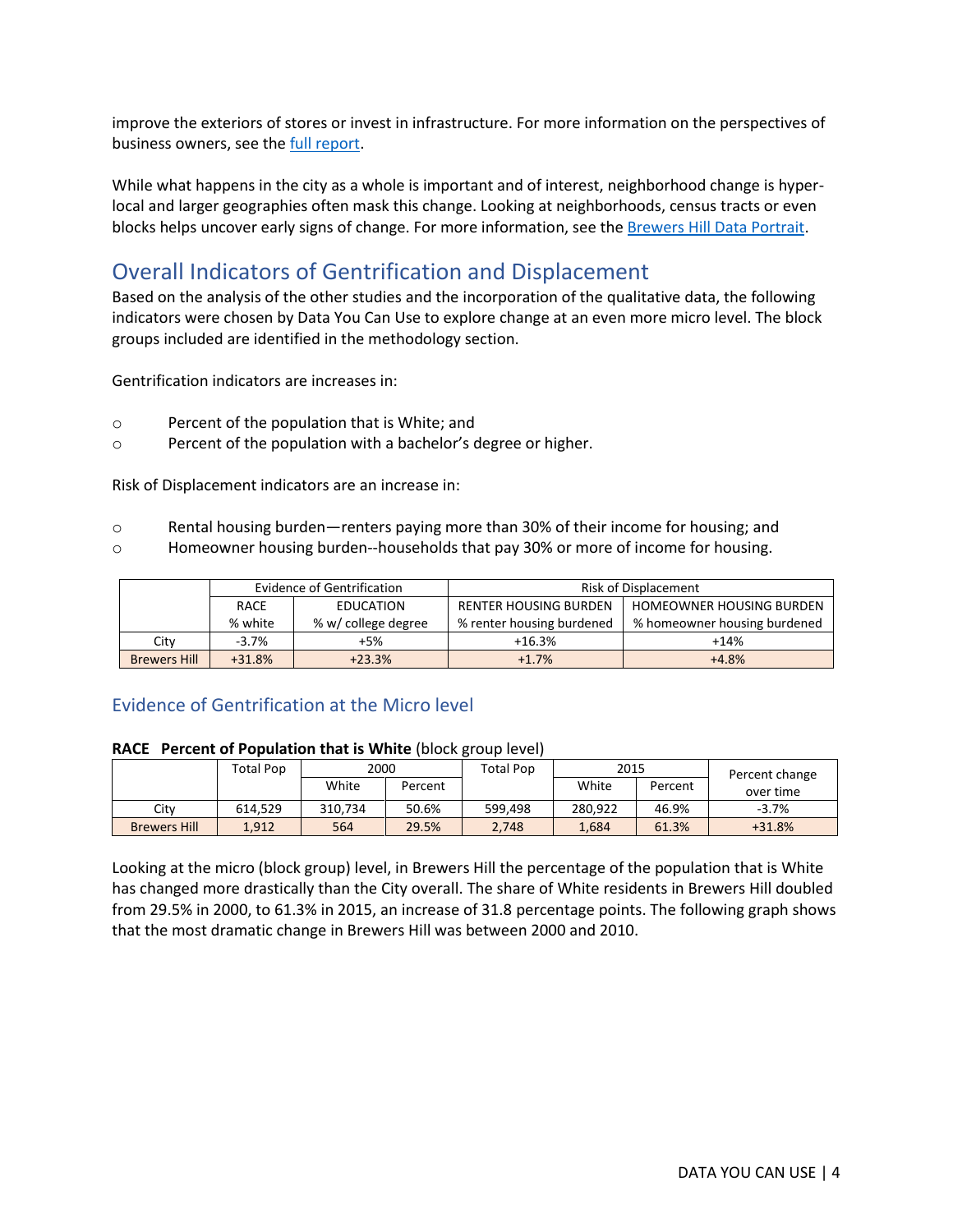

#### *Figure 1. Change in % of Population that is White*



|                      |         | 2000              |         | Total Pop | 2015              |         |                             |
|----------------------|---------|-------------------|---------|-----------|-------------------|---------|-----------------------------|
| Total Pop<br>over 25 |         | College<br>Degree | Percent | over 25   | College<br>Degree | Percent | Percent change<br>over time |
| Citv                 | 353.505 | 64.742            | 18.3%   | 364.339   | 84.836            | 23.3%   | $+5.0%$                     |
| <b>Brewers Hill</b>  | 992     | 265               | 26.7%   | 2,102     | 1.050             | 50.0%   | $+23.3%$                    |

At the micro (block group) level, the percent of Brewers Hill residents with higher education degrees saw dramatic change from 2000 (26.7%) to 2015 (50.0%), an increase of 23.3%.



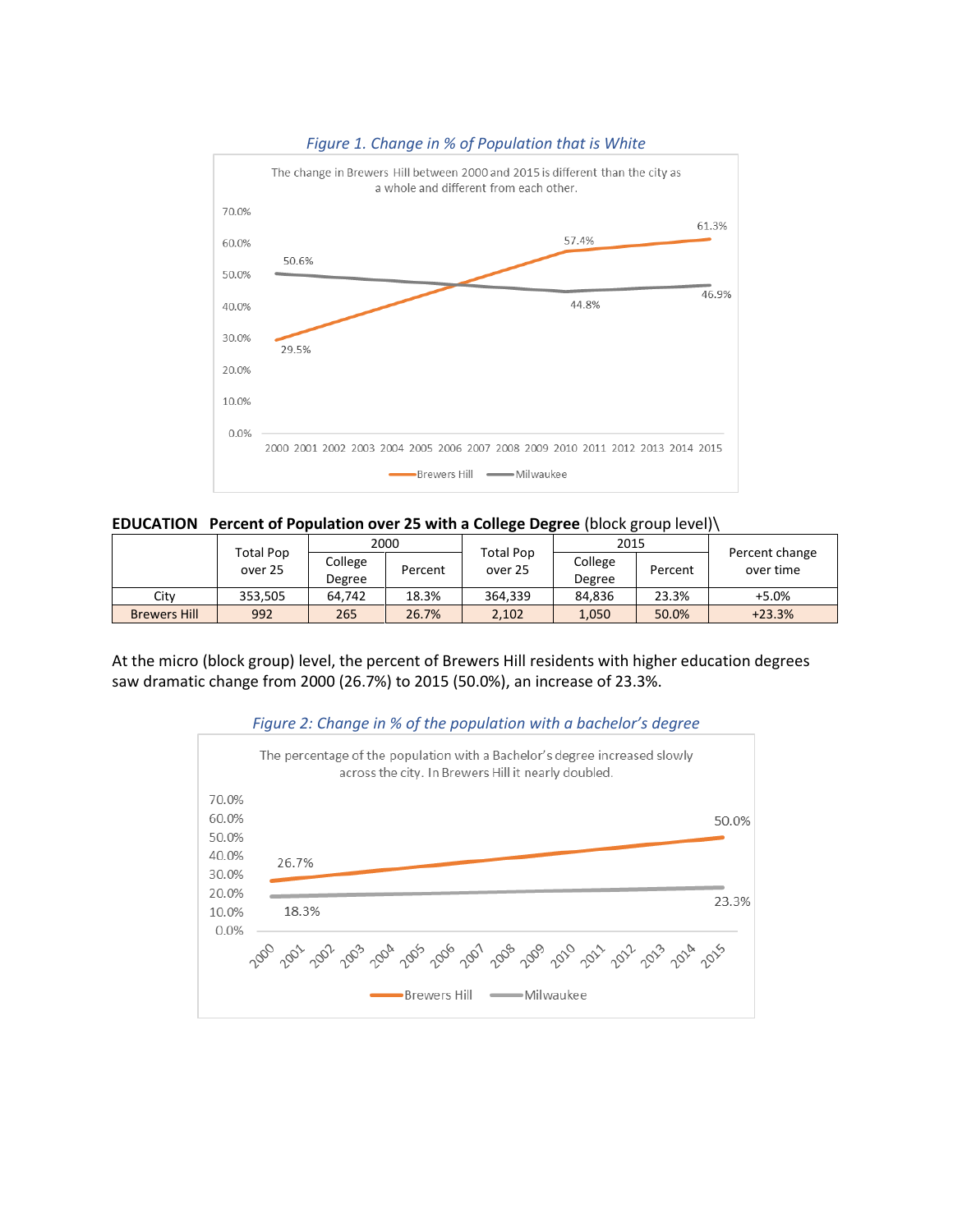## Evidence of Risk of Displacement at the Micro Level **HOUSING BURDEN**

A household is considered "housing burdened" if the residents pay 30% or more of household income on rent or a mortgage. Housing burden differs in renter and owner-occupant households (for more details see tables 9-14 in the [data portraits\)](http://www.datayoucanuse.org/wp-content/uploads/2019/02/Brewers-Hill-Neighborhood-Portrait.pdf).

|                     | Total renter<br>households | 2000                |         | <b>Total renter</b> | 2015                |         |                          |
|---------------------|----------------------------|---------------------|---------|---------------------|---------------------|---------|--------------------------|
|                     |                            | Housing<br>burdened | Percent | households          | Housing<br>burdened | Percent | Percent change over time |
| City                | 120.830                    | 49.376              | 40.9%   | 127.436             | 72.844              | 57.2%   | $+16.3%$                 |
| <b>Brewers Hill</b> | 623                        | 272                 | 43.7%   | 857                 | 389                 | 45.4%   | $+1.7%$                  |

## **Renters who are Housing Burdened** (block group level)

At the micro (block group) level, the percent of renters who are housing- burdened in Brewers Hill was relatively stable during this time period; with 43.7% in 2000 and 45.4% in 2015, representing a slight increase of only 1.7%.



## *Figure 3 Change in Housing Burden for Renters*

#### **HOUSING BURDEN AMONG HOMEOWNERS**

Overall, a greater percentage of Milwaukee, renters are housing burdened (57.2%) than homeowners (38.9%). The percent of housing-burdened homeowners in Milwaukee was 24.9% in 2000 and 38.9% by 2015, an increase of 14.0 percentage points.

### **Homeowners who are Housing Burdened** (block group level)

|                     | Total                   | 2000                       |         |                     | 2015                |         |                             |
|---------------------|-------------------------|----------------------------|---------|---------------------|---------------------|---------|-----------------------------|
|                     | homeowner<br>households | <b>Housing</b><br>burdened | Percent | Total<br>homeowners | Housing<br>burdened | Percent | Percent change<br>over time |
| City                | 56.351                  | 14.051                     | 24.9%   | 68.141              | 26.534              | 38.9%   | $+14.0%$                    |
| <b>Brewers Hill</b> | 93                      | 23                         | 24.7%   | 502                 | 148                 | 29.5%   | $+4.8%$                     |

At the block level, Brewers Hill homeowners experienced less of an increase than the City with 24.7% in 2000 and 29.5% in 2015, a 4.8% increase.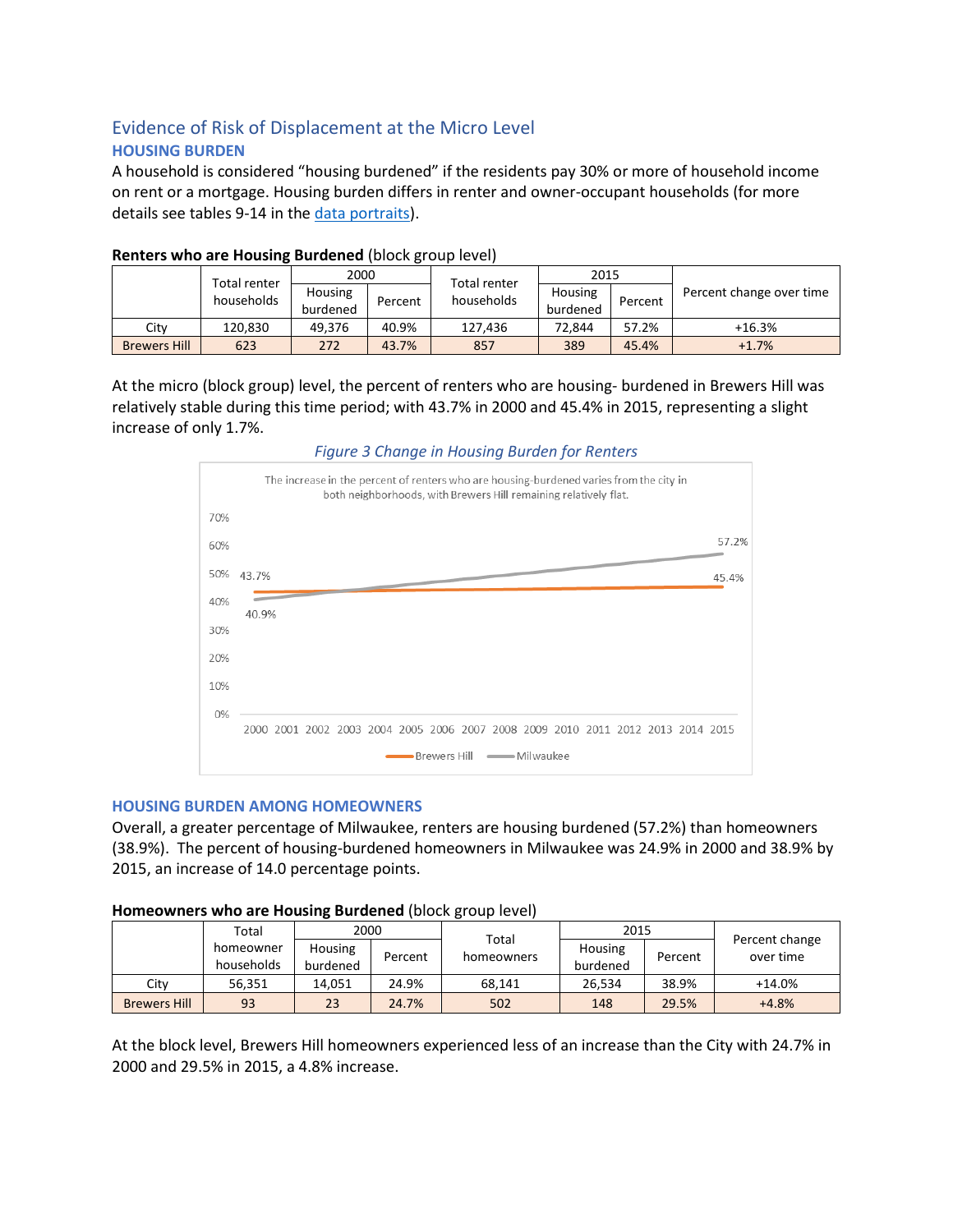#### *Figure 4. Change in housing burden among homeowners*



## Looking ahead

As Milwaukee continues the conversation about neighborhood change and designs strategies to promote equitable development, there are some additional concepts and indicators that could help elevate the conversation and sharpen the strategies. One avenue to continue to pursue would be a conception of class regardless of color. Gentrification may be tied to income, but it is also tied to education. The percent of the population with a bachelor's degree is a commonly used indicator, while indicators of wealth are generally not included. It's also possible that changes in indicators of occupation are under-utilized in the analysis of gentrification and displacement. Further complicating the conversation around gentrification is the cacophony around the word "diversity" with little agreement about what it means. For more details on the concepts and indicators, check the full report, and the neighborhood data [portrait of Brewers Hill.](http://www.datayoucanuse.org/wp-content/uploads/2019/02/Brewers-Hill-Neighborhood-Portrait.pdf)

Finally, to reduce both the fear and the reality of displacement, there are several "protective factors" that can be put in place. Some of the important protective factors that were identified include:

- Informed conversations—making sure the "right" people are included
- Active neighborhood organizations—providing a forum for residents and businesses
- Responsive political representatives—local elected leaders who pay attention to constituents
- Neighborhood schools that are actively engaged in the community and a
- Diversity of housing options